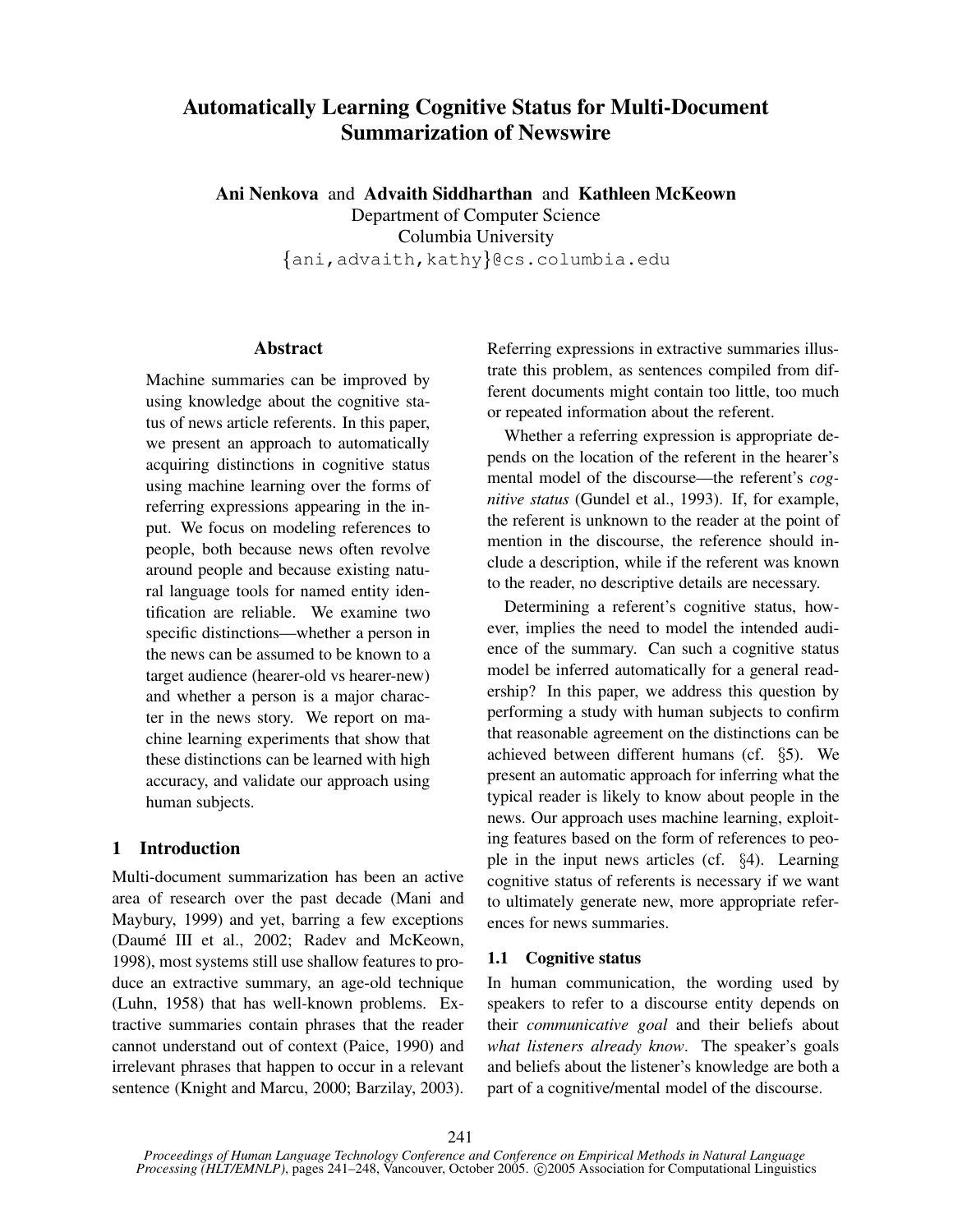Cognitive status distinctions depend on two parameters related to the referent—*a)* whether it already exists in the hearer's model of the discourse, and *b)* its degree of salience. The influence of these distinctions on the form of referring expressions has been investigated in the past. For example, centering theory (Grosz et al., 1995) deals predominantly with local salience (local attentional status), and the givenness hierarchy (information status) of Prince (1992) focuses on how a referent got in the discourse model (e.g. through a direct mention in the current discourse, through previous knowledge, or through inference), leading to distinctions such as discourseold, discourse-new, hearer-old, hearer-new, inferable and containing inferable. Gundel et al. (1993) attempt to merge salience and givenness in a single hierarchy consisting of six distinctions in cognitive status (in focus, activated, familiar, uniquely identifiable, referential, type-identifiable).

Among the distinctions that have an impact on the form of references in a summary are the *familiarity* of the referent:

- **D.** Discourse-old vs discourse-new
- **H.** Hearer-old vs hearer-new

and its global salience<sup>1</sup>:

**M.** Major vs minor

In general, initial (discourse-new) references to entities are longer and more descriptive, while subsequent (discourse-old) references are shorter and have a purely referential function. Nenkova and McKeown (2003) have studied this distinction for references to people in summaries and how it can be used to automatically rewrite summaries to achieve better fluency and readability.

The other two cognitive status distinctions, whether an entity is central to the summary or not (major or minor) and whether the hearer can be assumed to be already familiar with the entity (hearerold vs hearer-new status), have not been previously studied in the context of summarization. There is a tradeoff, particularly important for a short summary, between what the speaker wants to convey

and how much the listener needs to know. The hearer-old/new distinction can be used to determine whether a description for a character is required from the listener's perspective. The major/minor distinction plays a role in defining the communicative goal, such as what the summary should be about and which characters are important enough to refer to by name.

#### **1.2 Hearer-Old vs Hearer-New**

Hearer-new entities in a summary should be described in necessary detail, while hearer-old entities do not require an introductory description. This distinction can have a significant impact on overall length and intelligibility of the produced summaries. Usually, summaries are very short, 100 or 200 words, for input articles totaling 5,000 words or more. Several people might be involved in a story, which means that if all participants are fully described, little space will be devoted to actual news. In addition, introducing already familiar entities might distract the reader from the main story (Grice, 1975). It is thus a good strategy to refer to an entity that can be assumed hearer-old by just a title + last name, e.g. *President Bush*, or by full name only, with no accompanying description, e.g. *Michael Jackson*.

### **1.3 Major vs Minor**

Another distinction that human summarizers make is whether a character in a story is a major or a minor one and this distinction can be conveyed by using different forms of referring expressions. It is common to see in human summaries references such as *the dissident's father*. Usually, discourse-initial references solely by common noun, without the inclusion of the person's name, are employed when the person is not the main focus of a story (Sanford et al., 1988). By detecting the cognitive status of a character, we can decide whether to name the character in the summary. Furthermore, many summarization systems use the presence of named entities as a feature for computing the importance of a sentence (Saggion and Gaizaukas, 2004; Guo et al., 2003). The ability to identify the major story characters and use only them for sentence weighting can benefit such systems since only 5% of all people mentioned in the input are also mentioned in the summaries.

<sup>&</sup>lt;sup>1</sup>The notion of global salience is very important to summarization, both during content selection and during generation on initial references to entities. On the other hand, *in focus* or *local attentional state* are relevant to anaphoric usage during subsequent mentions.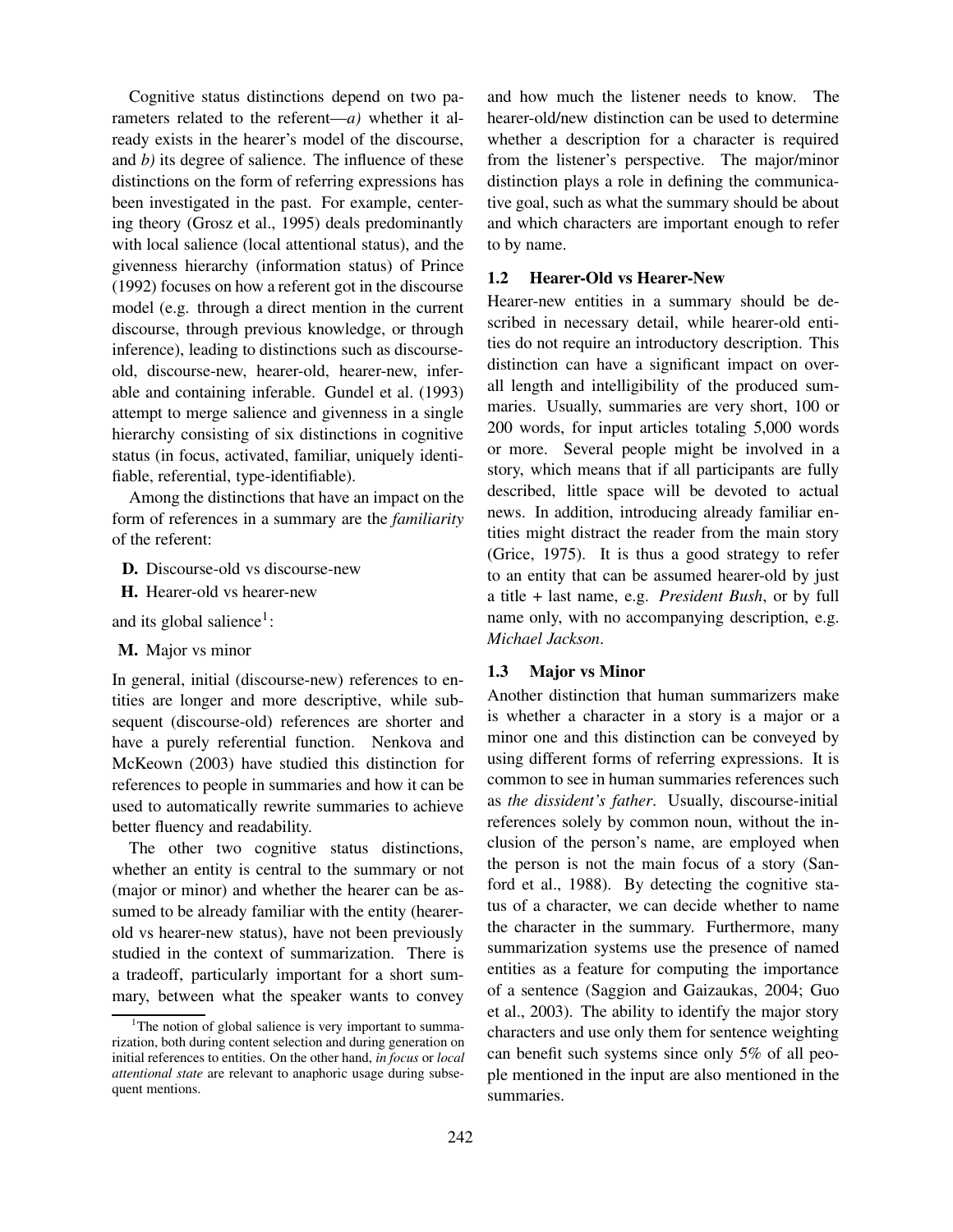# **2 Why care about people in the news?**

News reports (and consequently, news summaries) tend to have frequent references to people (in DUC data - see  $\S$ 3 for description - from 2003 and 2004, there were on average 3.85 references to people per 100-word human summary); hence it is important for news summarization systems to have a way of modeling the cognitive status of such referents and a theory for referring to people.

It is also important to note that there are differences in references to people between news reports and human summaries of news. Journalistic conventions for many mainstream newspapers dictate that initial mentions to people include a minimum description such as their role or title and affiliation. However, in human summaries, where there are greater space constraints, the nature of initial references changes. Siddharthan et al. (2004) observed that in DUC'04 and DUC'03 data<sup>2</sup>, news reports contain on average one appositive phrase or relative clause every 3.9 sentences, while the human summaries contain only one per 8.9 sentences on average. In addition to this, we observe from the same data that the average length of a first reference to a named entity is 4.5 words in the news reports and only 3.6 words in human summaries. These statistics imply that human summarizers do compress references, and thus can save space in the summary for presenting information about the events. Cognitive status models can inform a system when such reference compression is appropriate.

# **3 Data preparation: the DUC corpus**

The data we used to train classifiers for these two distinctions is the Document Understanding Conference collection (2001–2004) of 170 pairs of document input sets and the corresponding humanwritten multi-document summaries (2 or 4 per set). Our aim is to identify every person mentioned in the 10 news reports and the associated human summaries for each set, and assign labels for their cognitive status (hearer old/new and major/minor). To do this, we first preprocess the data  $(\S 3.1)$  and then perform the labeling  $(\S 3.2)$ .

#### **3.1 Automatic preprocessing**

All documents and summaries were tagged with BBN's IDENTIFINDER (Bikel et al., 1999) for named entities, and with a part-of-speech tagger and simplex noun-phrase chunker (Grover et al., 2000). In addition, for each named entity, relative clauses, appositional phrases and copula constructs, as well as pronominal co-reference were also automatically annotated (Siddharthan, 2003). We thus obtained coreference information (cf. Figure 1) for each person in each set, across documents and summaries.

| Andrei Sakharov |                                                                                                                                                                                                                                                                                    |  |  |  |
|-----------------|------------------------------------------------------------------------------------------------------------------------------------------------------------------------------------------------------------------------------------------------------------------------------------|--|--|--|
| Doc 1:          | [IR] laureate Andrei D. Sakharov [CO] Sakharov<br>[CO] Sakharov [CO] Sakharov [CO] Sakharov [PR]<br>his [CO] Sakharov [PR] his [CO] Sakharov [RC] who<br>acted as an unofficial Kremlin envoy to the troubled<br>Transcaucasian region last month [PR] he [PR] He<br>[CO] Sakharov |  |  |  |
|                 | [IR] Andrei Sakharov [AP], 68, a Nobel Peace Prize<br><i>Doc 1:</i> winner and a human rights activist, [CO] Sakharov<br>[IS] a physicist [PR] his [CO] Sakharov                                                                                                                   |  |  |  |

Figure 1: Example information collected for *Andrei Sakharov* from two news report. 'IR' stands for 'initial reference', 'CO' for noun co-reference, 'PR' for pronoun reference, 'AP' for apposition, 'RC' for relative clause and 'IS' for copula constructs.

The tools that we used were originally developed for processing single documents and we had to adapt them for use in a multi-document setting. The goal was to find, for each person mentioned in an input set, the list of all references to the person in both input documents and human summaries. For this purpose, all input documents were concatenated and processed with IDENTIFINDER. This was then automatically post-processed to mark-up coreferring names and to assign a unique canonical name (unique id) for each name coreference chain. For the coreference, a simple rule of matching the last name was used, and the canonical name was the "First-Name LastName" string where the two parts of the name could be identified <sup>3</sup>. Concatenating all documents assures that the same canonical name will be assigned to all named references to the same person.

 $2$ The data provided under DUC for these years includes sets of about 10 news reports, 4 human summaries for each set, and the summaries by participating machine summarizers.

<sup>&</sup>lt;sup>3</sup>Occasionally, two or more different people with the same last name are discussed in the same set and this algorithm would lead to errors in such cases. We did keep a list of first names associated with the entity, so a more refined matching model could be developed, but this was not the focus of this work.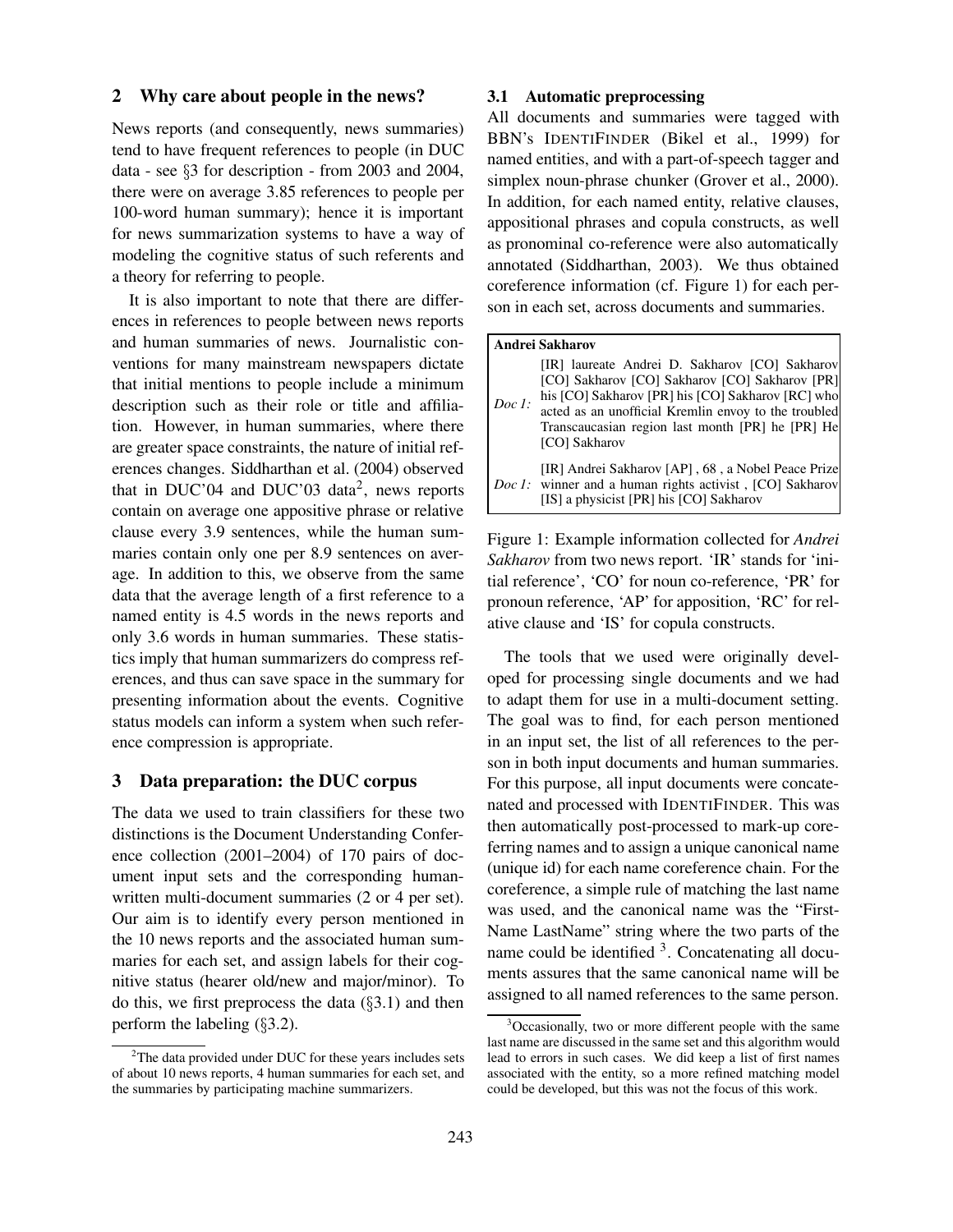The tools for pronoun coreference and clause and apposition identification and attachment were run separately on each document. Then the last name of each of the canonical names derived from the IDEN-TIFINDER output was matched with the initial reference in the generic coreference list for the document with the last name. The tools that we used have been evaluated separately when used in normal single document setting. In our cross-document matching processes, we could incur more errors, for example when the general coreference chain is not accurate. On average, out of 27 unique people per cluster identified by IDENTIFINDER, 4 people and the information about them are lost in the matching step for a variety of reasons such as errors in the clause identifier, or the coreference.

## **3.2 Data labeling**

Entities were automatically labeled as hearer-old or new by analyzing the syntactic form that human summarizers used for initial references to them. The labeling rests on the assumption that the people who produced the summaries used their own model of the reader when choosing appropriate references for the summary. The following instructions had been given to the human summarizers, who were not professional journalists: "To write this summary, assume you have been given a set of stories on a news topic and that your job is to summarize them for the general news sections of the Washington Post. Your audience is the educated adult American reader with varied interests and background in current and recent events." Thus, the human summarizers were given the freedom to use their assumptions about what entities would be generally hearer-old and they could refer to these entities using short forms such as (1) title or role+ last name or (2) full name only with no pre- or post-modification. Entities that the majority of human summarizers for the set referred to using form (1) or (2) were labeled as hearer-old. From the people mentioned in human summaries, we obtained 118 examples of hearer-old and 140 examples of hearer-new persons - 258 examples in total - for supervised machine learning.

In order to label an entity as major or minor, we again used the human summaries—entities that were mentioned *by name* in at least one summary were labeled *major*, while those not mentioned by name in

any summary were labeled *minor*. The underlying assumption is that people who are not mentioned in any human summary, or are mentioned without being named, are not important. There were 258 major characters who made it to a human summary and 3926 minor ones that only appeared in the news reports. Such distribution between the two classes is intuitively plausible, since many people in news articles express opinions, make statements or are in some other way indirectly related to the story, while there are only a few main characters.

## **4 Machine learning experiments**

The distinction between hearer-old and hearer-new entities depends on the readers. In other words, we are attempting to automatically infer which characters would be hearer-old *for the intended readership of the original reports*, which is also expected to be the intended readership of the summaries. For our experiments, we used the WEKA (Witten and Frank, 2005) machine learning toolkit and obtained the best results for hearer-old/new using a support vector machine (SMO algorithm) and for major/minor, a treebased classifier (J48). We used WEKA's default settings for both algorithms.

We now discuss what features we used for our two classification tasks (cf. list of features in table 1). Our hypothesis is that features capturing the frequency and syntactic and lexical forms of references are sufficient to infer the desired cognitive model.

Intuitively, pronominalization indicates that an entity was particularly salient at a specific point of the discourse, as has been widely discussed in attentional status and centering literature (Grosz and Sidner, 1986; Gordon et al., 1993). Modified noun phrases (with apposition, relative clauses or premodification) can also signal different status.

In addition to the syntactic form features, we used two months worth of news articles collected over the web (and independent of the DUC collection we use in our experiments here) to collect unigram and bigram lexical models of first mentions of people. The names themselves were removed from the first mention noun phrase and the counts were collected over the premodifiers only. One of the lexical features we used is whether a person's description contains any of the 20 most frequent description words from our web corpus. We reasoned that these frequent de-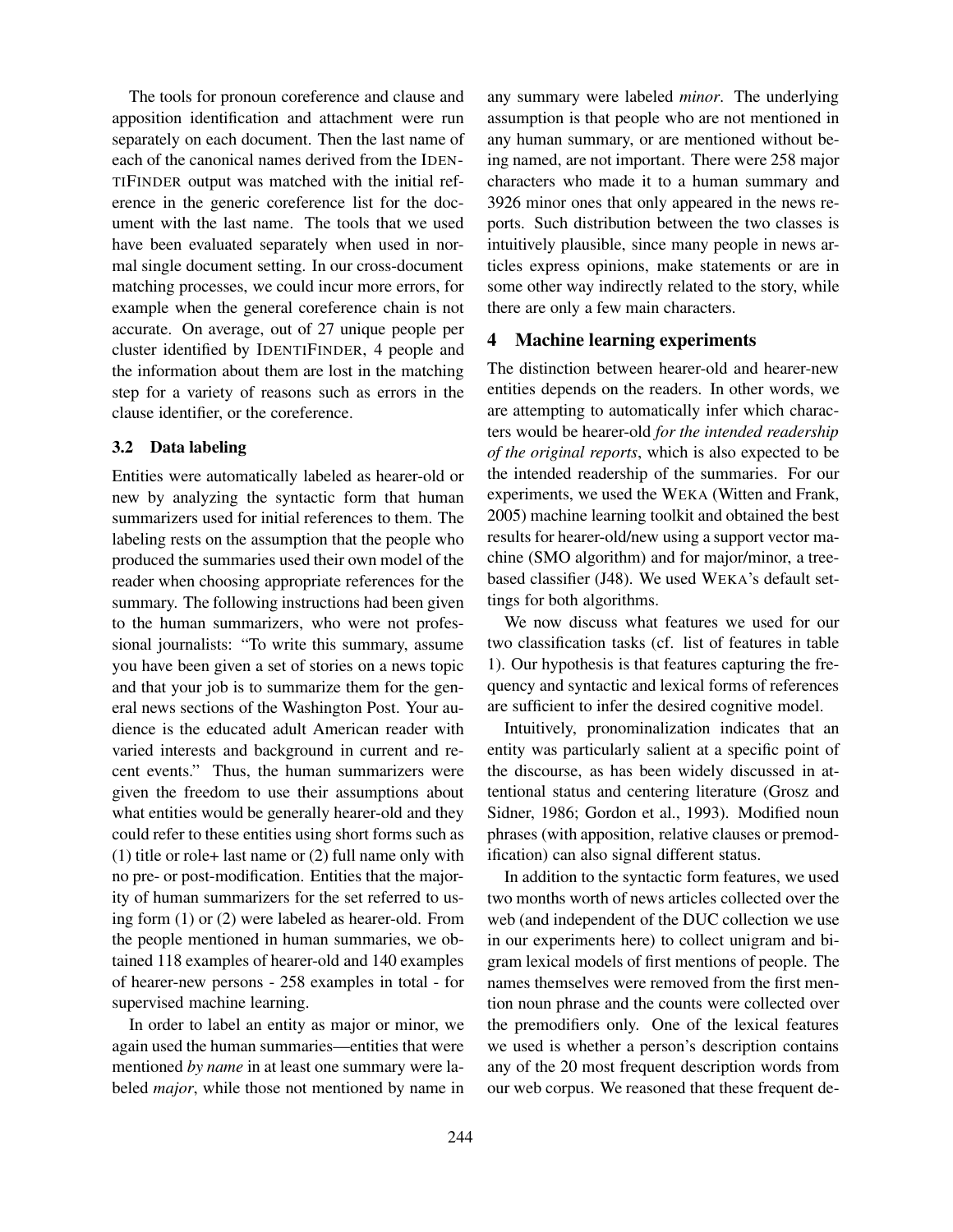| Number of times apposition was used to describe<br>Number of references to the person, including pro-<br>$0,1$ :<br>2.3:<br>nouns (total and normalized by feature 16)<br>the person(total and normalized by feature 16)<br>Number of times a relative clause was used to de-<br>Number of times the entity was referred to by<br>4.5:<br>6:<br>name after the first reference<br>scribe the person (total and normalized by 16)<br>Number of copula constructions involving the per-<br>Number of apposition, relative clause or copula<br>7.8:<br>9,10:<br>descriptions (total and normalized by feature 16)<br>son (total and normalized by feature 16)<br>Probability of an initial reference according to the<br>Number of top 20 high frequency description<br>11, 12, 13:<br>14:<br>bigram model (av., max and min of all initial refer-<br>words (from references to people in large news<br>corpus) present in initial references<br>ences)<br>Total number of documents containing the person<br>Proportion of first references containing full name<br>15:<br>16:<br>Number of appositives or relative clause attaching<br>17.18:<br>to initial references (total and normalized by fea-<br>ture $16$ |  |  |
|------------------------------------------------------------------------------------------------------------------------------------------------------------------------------------------------------------------------------------------------------------------------------------------------------------------------------------------------------------------------------------------------------------------------------------------------------------------------------------------------------------------------------------------------------------------------------------------------------------------------------------------------------------------------------------------------------------------------------------------------------------------------------------------------------------------------------------------------------------------------------------------------------------------------------------------------------------------------------------------------------------------------------------------------------------------------------------------------------------------------------------------------------------------------------------------------------------------|--|--|
|                                                                                                                                                                                                                                                                                                                                                                                                                                                                                                                                                                                                                                                                                                                                                                                                                                                                                                                                                                                                                                                                                                                                                                                                                  |  |  |
|                                                                                                                                                                                                                                                                                                                                                                                                                                                                                                                                                                                                                                                                                                                                                                                                                                                                                                                                                                                                                                                                                                                                                                                                                  |  |  |
|                                                                                                                                                                                                                                                                                                                                                                                                                                                                                                                                                                                                                                                                                                                                                                                                                                                                                                                                                                                                                                                                                                                                                                                                                  |  |  |
|                                                                                                                                                                                                                                                                                                                                                                                                                                                                                                                                                                                                                                                                                                                                                                                                                                                                                                                                                                                                                                                                                                                                                                                                                  |  |  |
|                                                                                                                                                                                                                                                                                                                                                                                                                                                                                                                                                                                                                                                                                                                                                                                                                                                                                                                                                                                                                                                                                                                                                                                                                  |  |  |
|                                                                                                                                                                                                                                                                                                                                                                                                                                                                                                                                                                                                                                                                                                                                                                                                                                                                                                                                                                                                                                                                                                                                                                                                                  |  |  |
|                                                                                                                                                                                                                                                                                                                                                                                                                                                                                                                                                                                                                                                                                                                                                                                                                                                                                                                                                                                                                                                                                                                                                                                                                  |  |  |
|                                                                                                                                                                                                                                                                                                                                                                                                                                                                                                                                                                                                                                                                                                                                                                                                                                                                                                                                                                                                                                                                                                                                                                                                                  |  |  |
|                                                                                                                                                                                                                                                                                                                                                                                                                                                                                                                                                                                                                                                                                                                                                                                                                                                                                                                                                                                                                                                                                                                                                                                                                  |  |  |
|                                                                                                                                                                                                                                                                                                                                                                                                                                                                                                                                                                                                                                                                                                                                                                                                                                                                                                                                                                                                                                                                                                                                                                                                                  |  |  |
|                                                                                                                                                                                                                                                                                                                                                                                                                                                                                                                                                                                                                                                                                                                                                                                                                                                                                                                                                                                                                                                                                                                                                                                                                  |  |  |
|                                                                                                                                                                                                                                                                                                                                                                                                                                                                                                                                                                                                                                                                                                                                                                                                                                                                                                                                                                                                                                                                                                                                                                                                                  |  |  |
|                                                                                                                                                                                                                                                                                                                                                                                                                                                                                                                                                                                                                                                                                                                                                                                                                                                                                                                                                                                                                                                                                                                                                                                                                  |  |  |
|                                                                                                                                                                                                                                                                                                                                                                                                                                                                                                                                                                                                                                                                                                                                                                                                                                                                                                                                                                                                                                                                                                                                                                                                                  |  |  |

Table 1: List of Features provided to WEKA.

scriptors may signal importance; the full list is:

*president, former, spokesman, sen, dr, chief, coach, attorney, minister, director, gov, rep, leader, secretary, rev, judge, US, general, manager, chairman*.

Another lexical feature was the overall likelihood of a person's description using the bigram model from our web corpus. This indicates whether a person has a role or affiliation that is frequently mentioned. We performed 20-fold cross validation for both classification tasks. The results are shown in Table 2 (accuracy) and Table 3 (precision/recall).

#### **4.1 Major vs Minor results**

For major/minor classification, the majority class prediction has 94% accuracy, but is not a useful baseline as it predicts that *no* person should be mentioned by name and all are minor characters. J48 correctly predicts 114 major characters out of 258 in the 170 document sets. As recall appeared low, we further analyzed the 148 persons from DUC'03 and DUC'04 sets, for which DUC provides four human summaries. Table 4 presents the distribution of recall taking into account *how many* humans mentioned the person by name in their summary (originally, entities were labeled as main if *any* summary had a reference to them, cf.  $\S 3.2$ ). It can be seen that recall is high (0.84) when all four humans consider a character to be major, and falls to 0.2 when only one out of four humans does. These observations reflect the well-known fact that humans differ in their choices for content selection, and indicate that in the automatic learning is more successful when there is more human agreement.

In our data there were 258 people mentioned by name in at least one human summary. In addition, there were 103 people who were mentioned in at least one human summary using only a common noun reference (these were identified by hand, as common noun coreference cannot be performed reliably enough by automatic means), indicating that 29% of people mentioned in human summaries are not actually named. Examples of such references include *an off duty black policeman*, *a Nigerian born Roman catholic priest*, *Kuwait's US ambassador*. For the purpose of generating references in a summary, it is important to evaluate how many of these people are correctly classified as minor characters. We removed these people from the training data and kept them as a test set. WEKA achieved a testing accuracy of 74% on these 103 test examples. But as discussed before, different human summarizers sometimes made different decisions on the form of reference to use. Out of the 103 referent for which a non-named reference was used by a summarizer, there were 40 where other summarizers used named reference. Only 22 of these 40 were labeled as minor characters in our automatic procedure. Out of the 63 people who were not named in *any* summary, but mentioned in at least one by common noun reference, WEKA correctly predicted 58 (92%) as minor characters. As before, we observe that when human summarizers generate references of the same form (reflecting consensus on conveying the perceived importance of the character), the machine predictions are accurate.

We performed feature selection to identify which are the most important features for the classification task. For the major/minor classification, the important features used by the classifier were the number of documents the person was mentioned in (feature 16), number of mentions within the document set (features 1,6), number of relative clauses (feature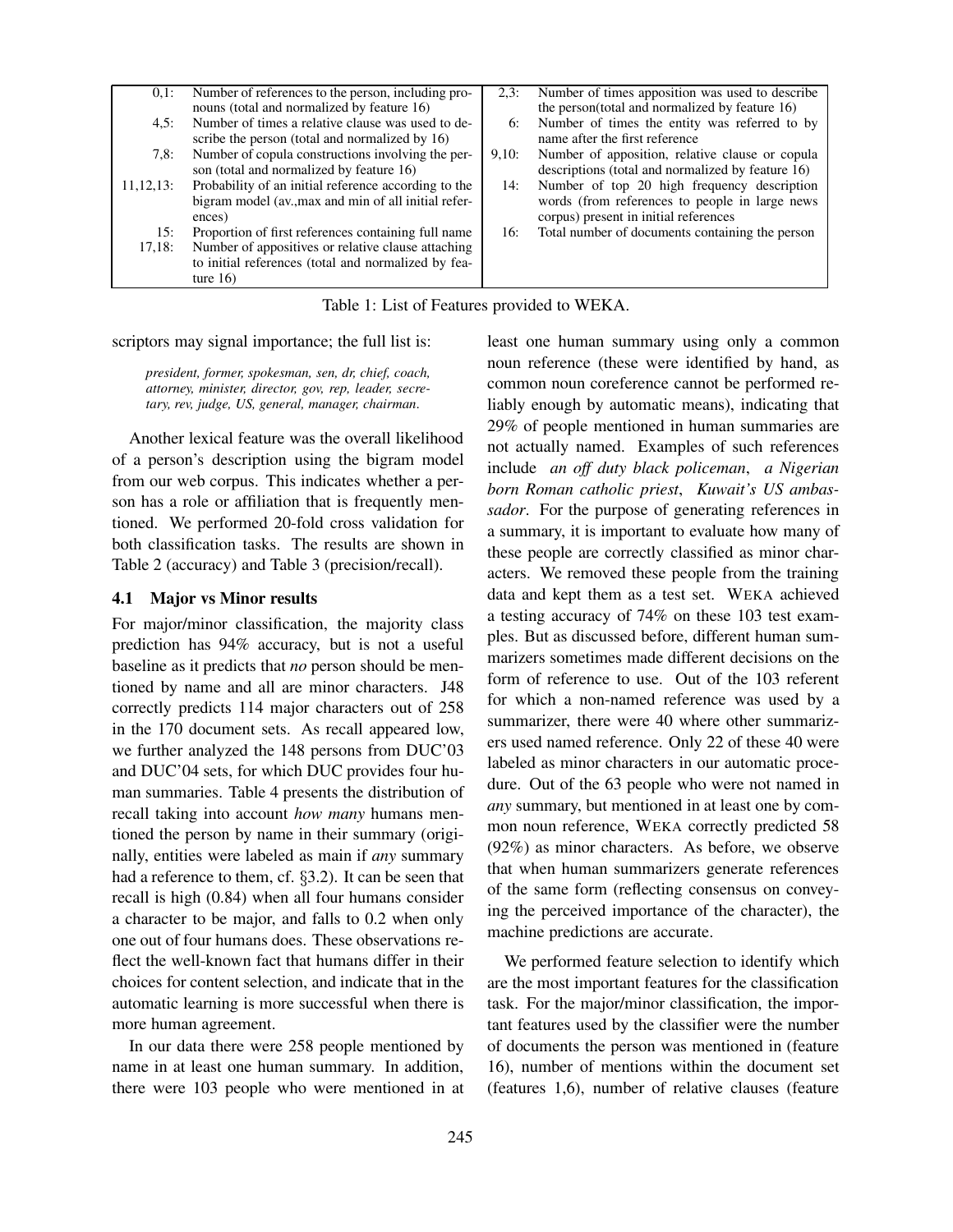4,5) and copula (feature 8) constructs, total number of apposition, relative clauses and copula (feature 9), number of high frequency premodifiers (feature 14) and the maximum bigram probability (feature 12). It was interesting that presence of apposition did not select for either major or minor class. It is not surprising that the frequency of mention within and across documents were significant features—a frequently mentioned entity will naturally be considered important for the news report. Interestingly, the syntactic form of the references was also a significant indicator, suggesting that the centrality of the character was signaled by the journalists by using specific syntactic constructs in the references.

|                           | Major/Minor     | Hearer New/Old |
|---------------------------|-----------------|----------------|
| WEKA                      | $0.96($ J $48)$ | $0.76$ (SMO)   |
| Majority class prediction | 0.94            | 0.54           |

Table 2: Cross validation *testing* accuracy results.

|            | Class           | Precision | Recall | F-measure |
|------------|-----------------|-----------|--------|-----------|
| <b>SMO</b> | hearer-new      | 0.84      | 0.68   | 0.75      |
|            | hearer-old      | 0.69      | 0.85   | 0.76      |
| J48        | major-character | 0.85      | 0.44   | 0.58      |
|            | minor-character | 0.96      | 0.99   | 0.98      |

Table 3: Cross validation *testing* P/R/F results.

| Number of summaries   | Number of | Number and %    |
|-----------------------|-----------|-----------------|
| containing the person | examples  | recalled by J48 |
| 1 out of 4            | 59        | $15(20\%)$      |
| 2 out of $4$          | 35        | 20(57%)         |
| $3$ out of $4$        | 29        | 23 (79%)        |
| 4 out of 4            | 25        | 21(84%)         |

Table 4: J48 Recall results and human agreement.

#### **4.2 Hearer Old vs New Results**

The majority class prediction for the hearer-old/new classification task is that no one is known to the reader and it leads to overall classification accuracy of 54%. Using this prediction in a summarizer would result in excessive detail in referring expressions and a consequent reduction in space available to summarize the news events. The SMO prediction outperformed the baseline accuracy by 22% and is more meaningful for real tasks.

For the hearer-old/new classification, the feature selection step chose the following features: the number of appositions (features 2,3) and relative clauses (feature 5), number of mentions within the document set (features 0,1), total number of apposition, relative clauses and copula (feature 10), number of high frequency premodifiers (feature 14) and the minimum bigram probability (feature 13). As in the minor-major classification, the syntactic choices for reference realization were useful features.

We conducted an additional experiment to see how the hearer old/new status impacts the use of apposition or relative clauses for elaboration in references produced in human summaries. It has been observed (Siddharthan et al., 2004) that on average these constructs occur 2.3 times *less* frequently in human summaries than in machine summaries. As we show, the use of postmodification to elaborate relates to the hearer-old/new distinction.

To determine when an appositive or relative clause can be used to modify a reference, we considered the 151 examples out of 258 where there was at least one relative clause or apposition describing the person in the input. We labeled an example as positive if *at least* one human summary contained an apposition or relative clause for that person and negative otherwise. There were 66 positive and 85 negative examples. This data was interesting because while for the majority of examples (56%) all the human summarizers agreed not to use postmodification, there were very few examples (under  $5\%$ ) where all the humans agreed to postmodify. Thus it appears that for around half the cases, it should be obvious that no postmodification is required, but for the other half, human decisions go either way.

Notably, none of the hearer-old persons (using test predictions of SMO) were postmodified. Our cognitive status predictions cleanly partition the examples into those where postmodification is not required, and those where it might be. Since no intuitive rule handled the remaining examples, we added the testing predictions of hearer-old/new and major/minor as features to the list in Table 1, and tried to learn this task using the tree-based learner J48. We report a testing accuracy of 71.5% (majority class baseline is 56%). There were only three useful features the predicted hearer-new/old status, the number of high frequency premodifiers for that person in the input (feature 14 in table 1) and the average number of postmodified initial references in the input documents (feature 17).

## **5 Validating the results on current news**

We tested the classifiers on data different from that provided by DUC, and also tested human consen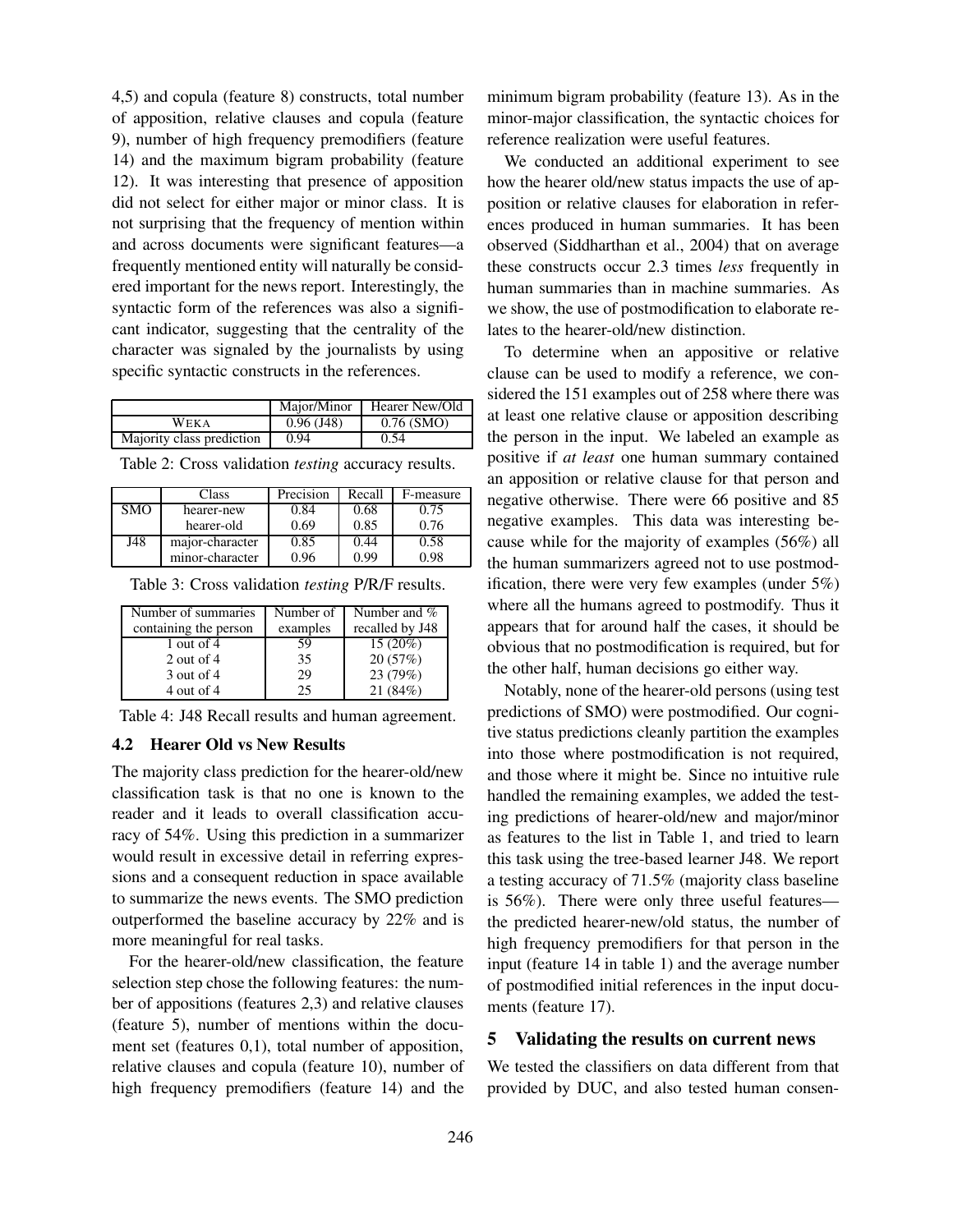sus on the hearer-new/old distinction. For these purposes, we downloaded 45 clusters from one day's output from Newsblaster<sup>4</sup>. We then automatically compiled the list of people mentioned in the machine summaries for these clusters. There were 107 unique people that appeared in the machine summaries, out of 1075 people in the input clusters.

# **5.1 Human agreement on hearer-old/new**

A question arises when attempting to infer hearernew/old status: Is it meaningful to generalize this across readers, seeing how dependent it is on the world knowledge of individual readers?

To address this question, we gave 4 American graduate students a list of the names of people in the DUC human summaries (cf.  $\S$ 3), and asked them to write down for each person, their country/state/organization affiliation and their role (writer/president/attorney-general etc.). We considered a person hearer-old to a subject if they correctly identified both role and affiliation for that person. For the 258 people in the DUC summaries, the four subjects demonstrated 87% agreement ( $\kappa = 0.74$ )<sup>5</sup>.

Similarly, they were asked to perform the same task for the Newsblaster data, which dealt with contemporary news<sup>6</sup>, in contrast with the DUC data that contained news from the the late 80s and early 90s. On this data, the human agreement was 91%  $(\kappa = 0.78)$ . This is a high enough agreement to suggest that the classification of national and international figures as hearer old/new across *the educated adult American reader with varied interests and background in current and recent events* is a well defined task. This is not necessarily true for the full range of cognitive status distinctions; for example Poesio and Vieira (1998) report lower human agreement on more fine-grained classifications of definite descriptions.

#### **5.2 Results on the Newsblaster data**

We measured how well the models trained on DUC data perform with current news labeled using human judgment. For each person who was mentioned in the automatic summaries for the Newsblaster data, we compiled one judgment from the 4 human subjects: an example was labeled as hearer-new if two or more out of the four subjects had marked it as hearer new. Then we used this data as *test data*, to test the model trained solely on the DUC data. The classifier for hearer-old/hearer-new distinction achieved 75% accuracy on Newsblaster data labeled by humans, while the cross-validation accuracy on the automatically labeled DUC data was 76%. These numbers are very encouraging, since they indicate that the performance of the classifier is stable and does not vary between the DUC and Newsblaster data. The precision and recall for the Newsblaster data are also very similar for those obtained from cross-validation on the DUC data:

| Class      | Precision | Recall | F-Measure |
|------------|-----------|--------|-----------|
| Hearer-old | 0.88      | 0.73   | 0.80      |
| Hearer-new | 0.57      | በ 79   | 0.66      |

#### **5.3 Major/Minor results on Newsblaster data**

For the Newsblaster data, no human summaries were available, so no direct indication on whether a human summarizer will mention a person in a summary was available. In order to evaluate the performance of the classifier, we gave a human annotator the list of people's names appearing in the machine summaries, together with the input cluster and the machine summary, and asked which of the names on the list would be a suitable keyword for the set (keyword lists are a form of a very short summary). Out of the 107 names on the list, the annotator chose 42 as suitable for descriptive keyword for the set.

The major/minor classifier was run on the 107 examples; only 40 were predicted to be major characters. Of the 67 test cases that were predicted by the classifier to be minor characters, 12 (18%) were marked by the annotator as acceptable keywords. In comparison, of the 40 characters that were predicted to be major characters by the classifier, 30 (75%) were marked as possible keywords. If the keyword selections of the annotator are taken as ground truth, the automatic predictions have precision and recall of 0.75 and 0.71 respectively for the *major* class.

#### **6 Conclusions**

Cognitive status distinctions are important when generating summaries, as they help determine both

<sup>&</sup>lt;sup>4</sup>http://newsblaster.cs.columbia.edu

 $5\kappa$  (kappa) is a measure of inter-annotator agreement over and above what might be expected by pure chance (See Carletta (1996) for discussion of its use in NLP).  $\kappa = 1$  if there is perfect agreement between annotators and  $\kappa = 0$  if the annotators agree only as much as you would expect by chance.

<sup>&</sup>lt;sup>6</sup>The human judgments were made within a week of the news stories appearing.